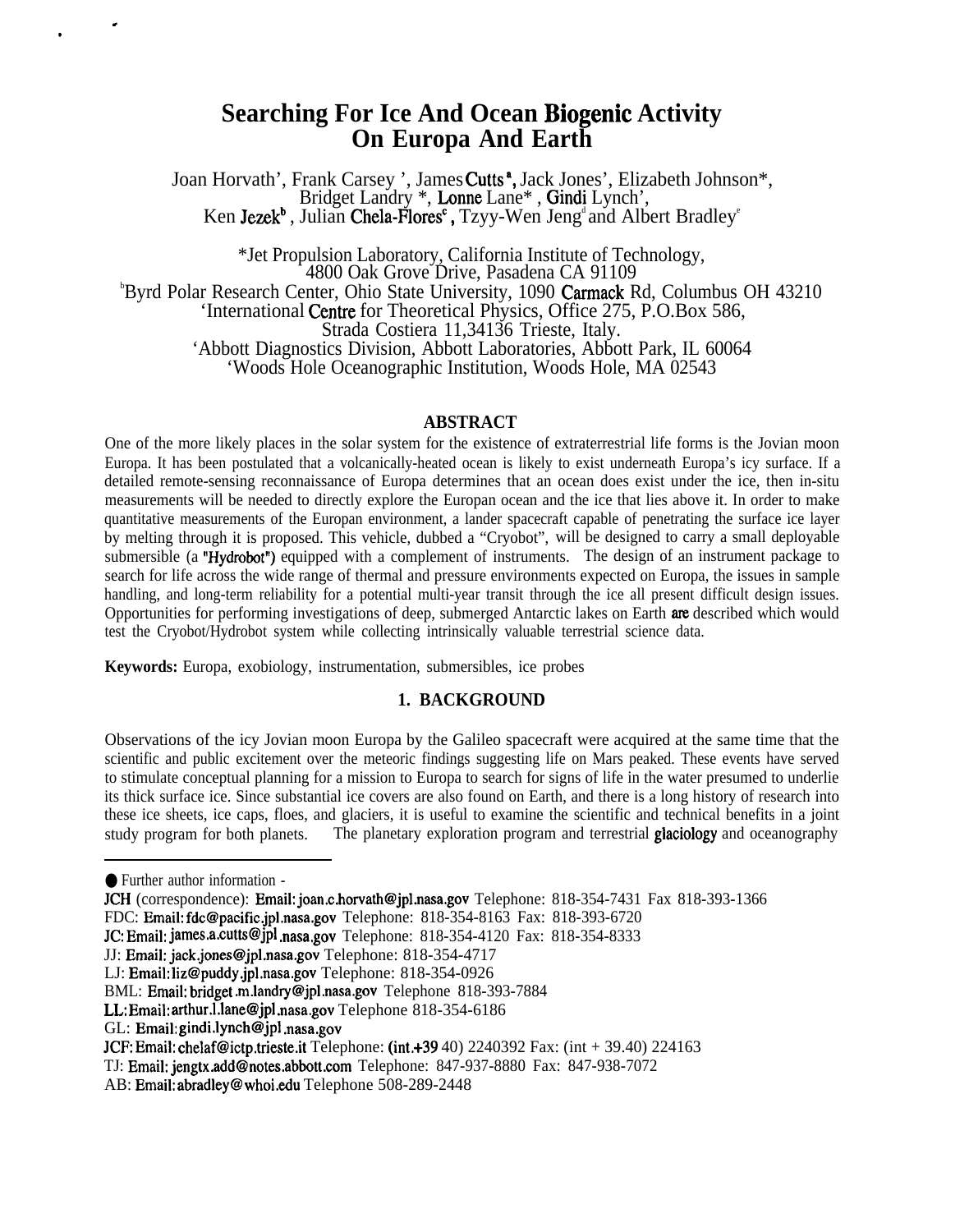programs have numerous objectives and requirements in common. Here, we examine scientific objectives and observational technologies likely to be of interest to terrestrial and planetary science over the next decade and outline an integrated development program for those technologies, where appropriate.

.

.

# **2. TERRESTRIAL ICE SCIENCE**

Studies of ice sheets and caps are generally devoted to reconstruction of past climates or to understanding the current state of the ice cover, i.e., mass balance and stability, from the perspective of possible catastrophic changes in sea level. The climate studies focus on the chemical composition and dust character in the annual layers laid down by snow deposition. These analyses can go back for over 250,000 years in the case of the East Antarctic ice sheet, which is over 4 km thick in its central regions. Studies of contemporary processes concentrate on obtaining observations at depth of ice temperature, velocity, and rheology. In general there remains strong interest in measuring ice sheet chemical and physical properties over space and time.

New information about the extent and depth of the large (nearly the size of Lake Ontario) subglacial lake discovered near Vostok Station, East Antarctica, is sparking renewed interest in, that site and others. The lake is covered by approximately 4-km thick ice, The lake water chemistry and lacustrine sediments may contain a record of early ice sheet development, since the lake may have been isolated for significant geological time. There is also speculation that the lake may provide a suitable habitat for simple life-forms and that it may be volcanically heated. If so, it might provide an excellent simulator for Europa's oceans.

# **3. PLANETARY ICE STUDIES**

Jupiter and Saturn each possess satellites covered with ice. Jupiter's moon Europa is particularly intriguing because of its position in the Jovian system. Europa is strongly tidally flexed due to the influence of Jupiter as well as other nearby satellites, This flexing is thought to be the mechanism leading to volcanism on Io, a nearby Jovian satellite, and it is speculated that Europa has volcanic activity beneath its ice as well. Europa's cracked icy surface (Figure 1) is therefore thought to cover an ocean of volcanically-heated liquid water.

A primary goal of an early mission will be to determine whether Europa's ice does in fact cover a liquid ocean, and, if so, the depth below the surface of this ice-water interface, Current estimates of the ice thickness range from 1 to 100 km. Surface conditions on Europa are estimated to be a temperature of approximately 100 K and a pressure of  $10<sup>11</sup>$  bar, Acceleration due to gravity on Europa is 1.7  $m/s<sup>2</sup>$ . The conditions at the ice-water interface would depend upon the actual ice thickness; if the ice is 100 km thick pressures would be approximately 2 kbar and temperature would be 270 K. Under these conditions the entire ice sheet is most likely composed of Ice 1, the most common form of water ice on Earth under normal conditions.

The smallest of the four large Galilean satellites of Jupiter, Europa has a mean density of 3040 kg/m<sup>3</sup>, a value intermediate between those for icy satellites, such as Ganymede or Callisto, and the rocky satellites, such as Io or the Moon. Schubert et al.<sup>1</sup> proposed that if Europa were composed of a simple mixture of water ice and rocky material similar to that of Io or the Moon, then it would have a bulk water content of at least 5% by mass. Further, if all the water ice were concentrated in a single surface layer its depth would exceed 100 km. Observations of Europa made by the Voyager 1 and 2 spacecraft revealed that the surface is predominantly composed of water ice, with considerably fewer impurities than are present on Ganymede or Callisto.

Of particular interest to the scientific community is the possible existence of extraterrestrial biological activity due to presence of liquid water under the icy surface. Several scientists<sup>2,3</sup> have calculated that based on radioactive heat sources and heat transported by conduction, Europa could have a water mantle a total of 100 km thick comprised in part of a liquid water layer 50 km deep. However, other authors have opposed this idea because their calculations show that such a water layer would freeze in a very short time compared to the age of the **satellite<sup>4</sup>**. Peale et al? **and Cassen** et al.<sup>6</sup> calculated the rate of tidal heating in an ice shell above a liquid water layer on Europa, They suggested that the heating rate was large enough to prevent the ice from thickening and a liquid layer could therefore be maintained under the ice crust,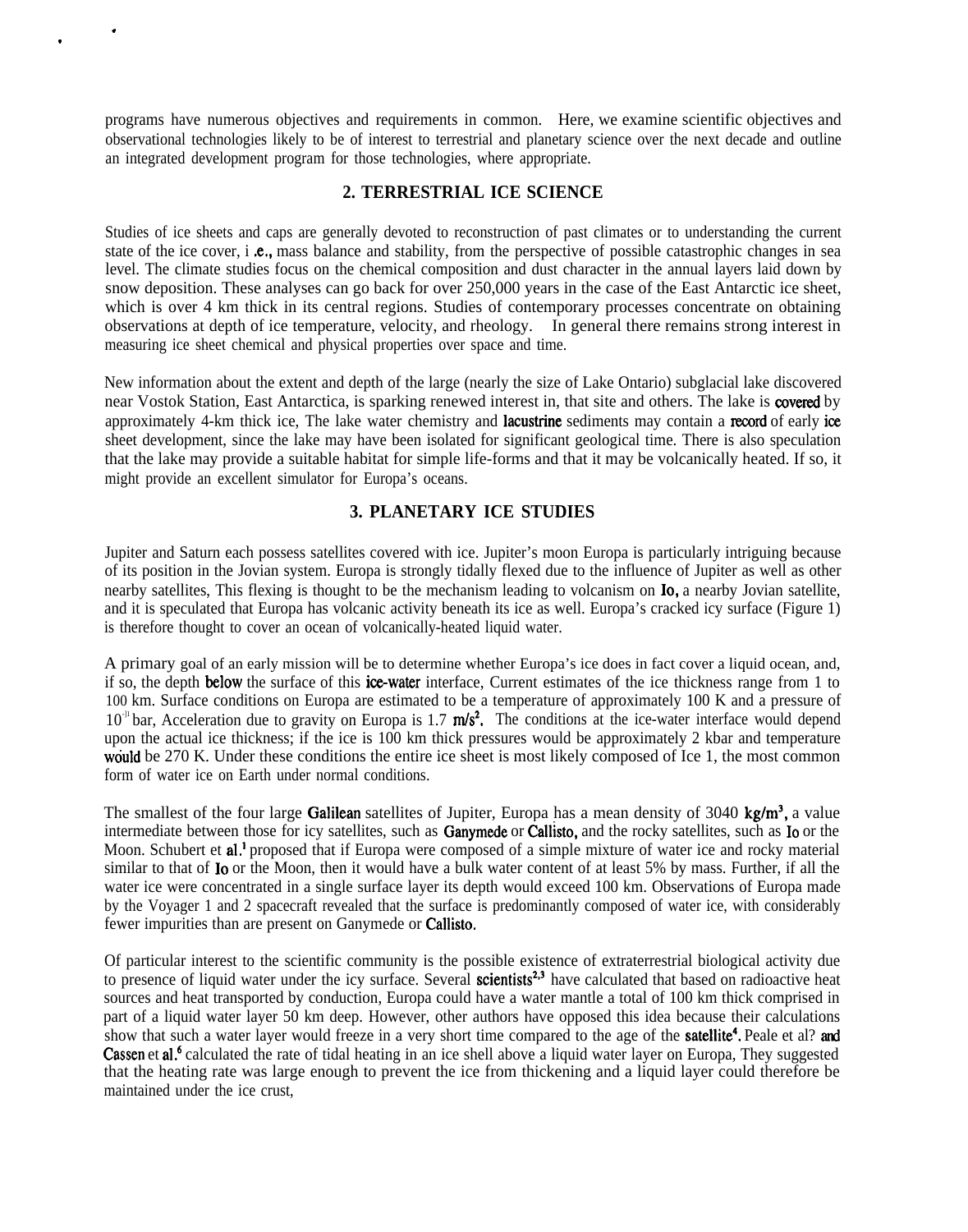

.

.

**Figure 1. Visible image of Europan equatorial zone taken 27 June 1996. Image size 'approximately 360 x 770 km, 1.6 km resolution.**

To date, these results prove inconclusive because the calculated structure depends largely on coarse-resolution data. Observations of the surface indicate that the surface is relatively young compared to that of Ganymede and Callisto, as evidenced by the low number of impact craters. This evidence supports the water layer **models<sup>7,8</sup>** as does theoretical work by Stevenson 9 Images taken recently using instruments on **board** the Galileo spacecraft show the surface to be severely fractured with large areas of the icy surface separating from the nearby material. It is thought that the dark bands and ridges are a mixture of slushy ice and rocky debris<sup>10</sup>. The arrangement of individual plates, some of which appear to have rotated in position, suggest the existence of some lubricating layer beneath the surface at least at the time at which fracturing occurred. It is not yet known whether this layer is, or was, composed of a liquid or softer slush.

### **4. PLANETARY LIFE SCIENCE**

Any study of Europa or other icy body will have as a prominent scientific objective the search for life. This search is motivated by analogy with anaerobic life found in abundance in undersea volcanic vents on Earth, or, in fact, virtually anywhere liquid water is **found**<sup>11</sup>. If Europa does indeed have a liquid water ocean beneath the outer ice crust as a result of interior volcanic heating, then it is possible that hydrothermal vents located on the seafloor may provide the necessary conditions for simple ecosystems to exist. Such vents rue found in terrestrial oceans and support many species of marine life, some of which are uniquely found at hydrothermal vent sites. Generally a vent community will extend tens of meters from the vent, Most vents have a finite lifetime of the order of ten to twenty years before becoming inactive, at which time the local biological activity ceases, When a new vent forms, simple bacteria present in the water become the basis for a new vent food chain which can extend to tubular worms, mollusks and crabs. The water ejected from hydrothermal vents is typically rich in sulfur and other minerals. These bacteria extract all nutrients directly from sulfur via chemosynthesis, making sunlight and oxygen unnecessary.

In order to determine if these conditions (or others that might support life) are repeated beneath the Europan surface, it will be necessary to embark on an extensive survey of the satellite using a variety of scientific tools. It seems unlikely that remote sensing techniques alone will be sufficient to determine with any certainty the existence of a subglacial ocean, unless current theories regarding the ice thickness are incorrect. Thus, some combination of orbiter mission and lander missions are neded to satisfy the demands of a complete Europa study.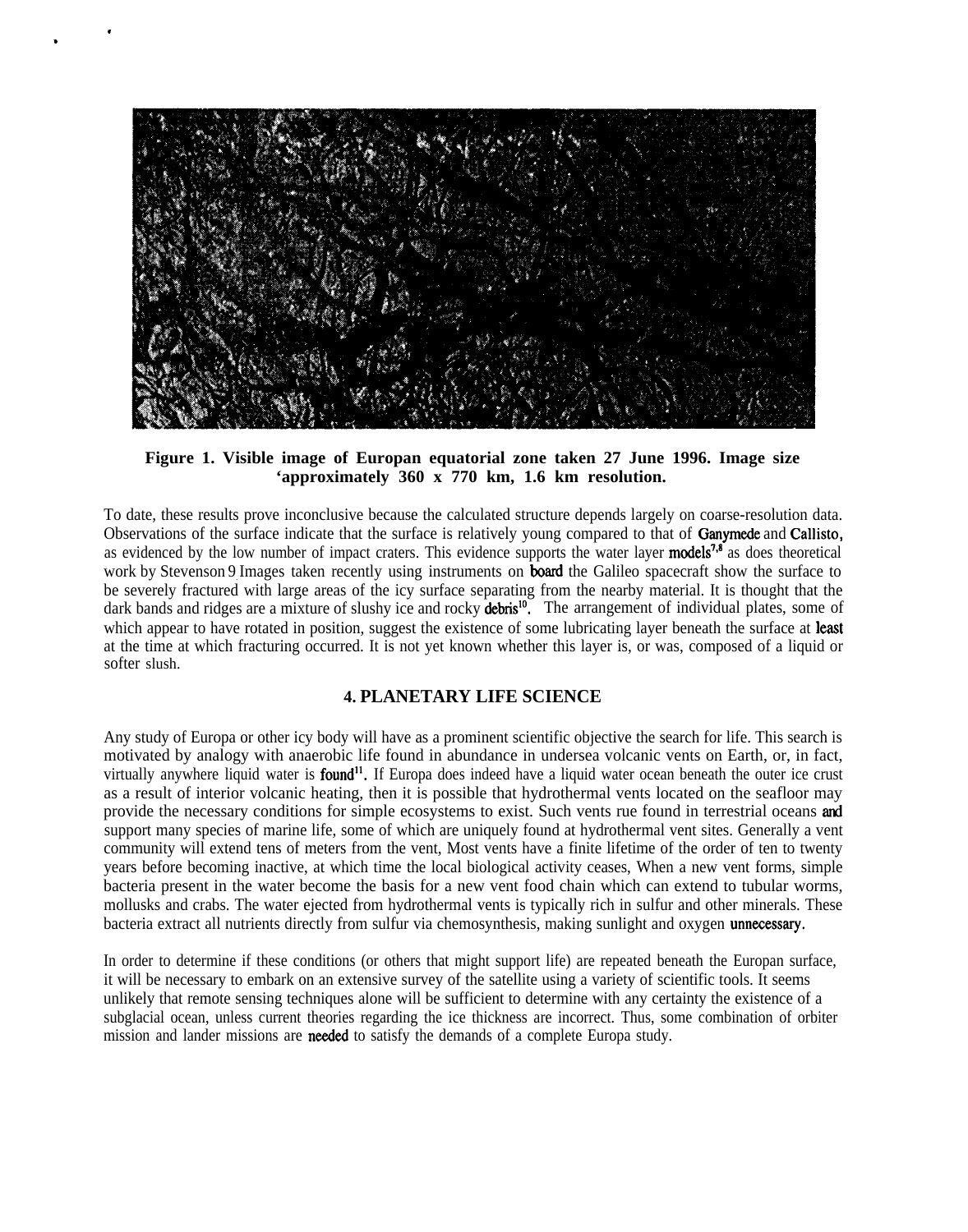# **5. OBJECTIVES FOR AN EUROPA-EARTH ICE PROGRAM**

We indicate here the objectives for the joint program, keeping in mind that some objectives do not apply in both environments.

# **5.1. Europa**

.

Major scientific questions to be answered about Europa are: Does Europa have an ocean? If so, what is Europa's physical oceanography? Does the ocean have currents? What is the chemistry of the **ocean/ice** and the mineralogy of the core? Is this ocean composed of liquid water, or some part brash ice or slush? Was them' ever open water? What geological processes have been at work on Europa, and how active are these forces? How often is the ice surface resurfaced, and what is the mechanism (impact cratering, cryovolcanic resurfacing, or others?) Are biological processes at work, or were there some at work in the past? If so, which ones, and how do they affect observable quantities? What might some habitats be, and what would be the best ways to detect these organisms?

# 5.2. **Earth**

Several major scientific questions that can be **addressed** in an integrated Earth-Europa program are: How do the profiles of specific anions, cations, and dust over regions of Greenland and Antarctic ice sheets(as well as certain ice caps of South America and Asia) vary within depositional basins? What is the structure of horizontal profiles of temperature in the active layer for continuous and intermittent permafrost areas of North America, Europe and Siberia? What are the temporal and spatial changes in oceanic vent chemistry, thermal character and biological communities? What evidence is therein subice hike bottom sediments regarding the existence of subglacial lake lifeforrns?

# **6. THE EUROPA-EARTH PROGRAM**

At the outset, there needs to be an emphasis on an inexpensive mission to characterize the interior of Europa. Significant data can be obtained with an orbiting spacecraft with only a radio transmitter, needed in any case for communications. Very detailed analyses of the interior of a planet can be obtained with an orbiting spacecraft derived parameters would include the moments of inertia and the coefficients of various harmonic expansions, which in turn are related to the interior structure.

In the case of an object that is tidally stressed, measurements of **oblateness** at minimum and maximum tide yield significant information on interior structure. An array of seismometers on the surface would tell definitively whether there is water through analysis of P and S wave transmission. Significant further evidence could be obtained by an imaging spectrometer, which could derive ice compositions since the behavior of the ocean and ice would depend on the existence of **CO**, and/or hydrated ammonia. Another potentially powerful instrument is a radar mapper to make more detailed analyses of ice thickness distribution.

An ideal approach to the examination of Europa, including the presence of life, would consist of staged deployments, each of which is crucial to the success of the following phase. Clearly the shortest route to obtaining information on the composition of the Europan "ocean" is to sample the surface material which is thought to have originated at depth and become distributed on the surface by eruption-like processes. To accomplish its goals the orbiter would deploy remote sensing instruments and drop penetrating probes, and the in situ vehicles would all carry a progressively more complex in situ chemical laboratory (ISiCL), discussed in detail below.

In the following sections, the key in situ observational tools of the Europa-Earth Program are described in a preliminary fashion.

- The In Situ Chemical Laboratory (ISiCL) will perform chemical analyses of melt and ocean water, including assays for biotic molecules.
- Instrumented "Impact Penetrators", akin to those being constructed now for deployment on Mars, are dropped from orbit to penetrate the upper layers of ice and perform chemical and physical analyses.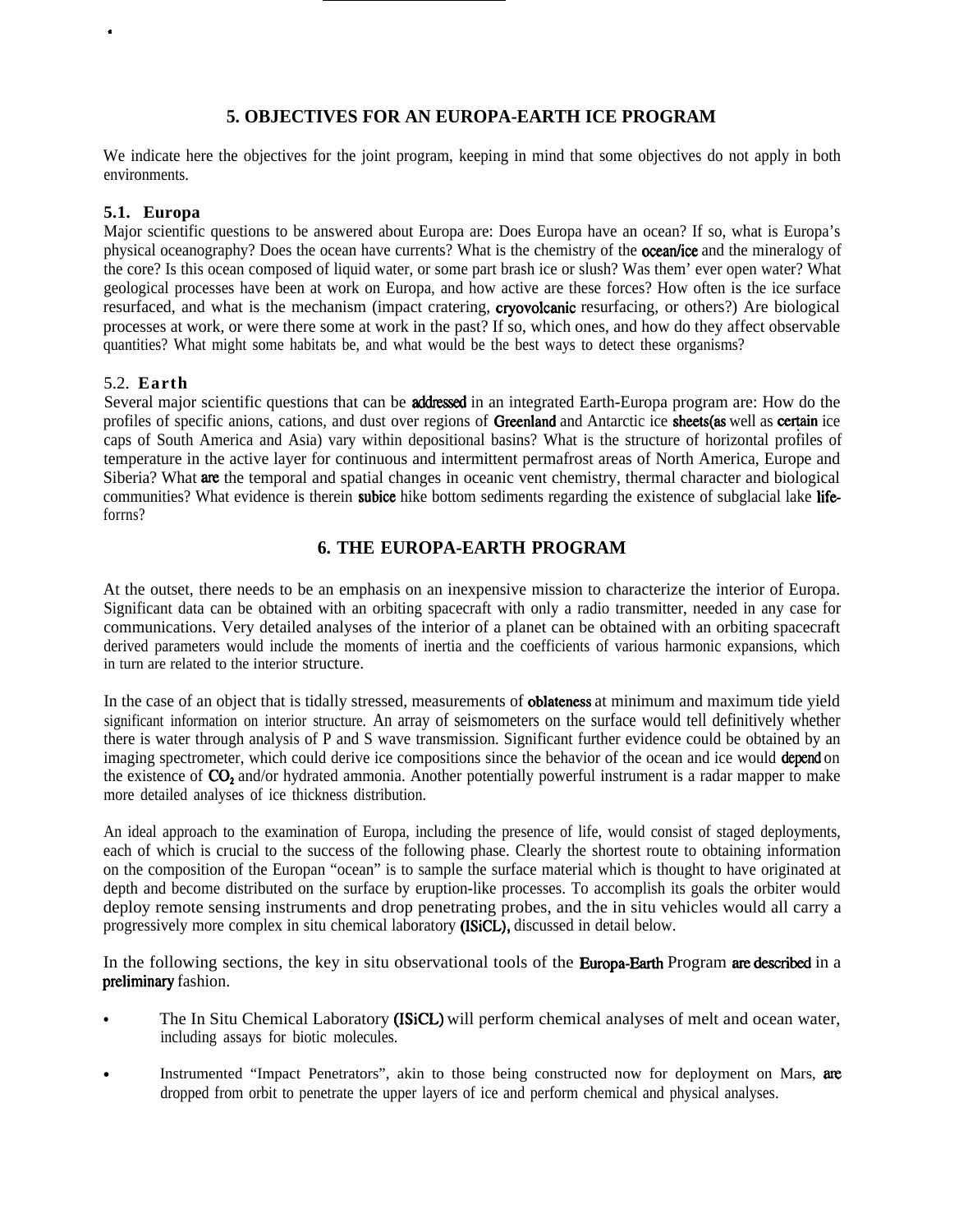- The Cryobot probe, which melts its way through the Europan ice cover, acquires chemical information en route with the **ISiCL**, and transports the Hydrobot to the Europan Ocean. (Figure 2.)
- The Hydrobot (also shown in Figure 2), is a self-propelled underwater vehicle for exploration and analysis of the Europan ocean.

Concepts for a variety of sample return missions have been proposed. One proposed mission could be flown early on to collect surface samples that had been thrown up into orbit by a large **impactor**. The sample collector would pick up dust thrown out many kilometers by the impactor and return it to Earth. The samples could then be examined on Earth for evidence of biological activity. Others would be launched later or perhaps flown in concert with one of the following in situ analysis missions," The following sections describe a set of potential missions. These missions have not been integrated into existing roadmaps, but are an indication of how Europan missions might be flown based purely on integration with Antarctic tests.

# **6.1. First mission: orbiter deploying impact penetrators. (Launch: 2001+)**

The major objectives of the orbiter, from the perspective of this program, are to generate a good estimate of ice thickness, to determine the surface relief, and to obtain information on the chemical constituents of the surface, especially in regards to understanding the composition of the darker areas. Some of this reconnaissance will be performed by the Galileo orbiter in 1997-8.

The instruments required for these analyses include an altimeter and an imaging spectrometer. The mission duration should be long enough to include a tidal excitation event so that short-term deformation of the surface ice can be observed if measurable at the limits of spectrometer resolution. Finally, the orbiter may need to carry surface penetrators, similar to those planned for Mars, to examine the structure of the Europan surface material and possibly to be part of a seismic network to fine-tune the ice thickness estimates. These penetrators will not be discussed further in this paper, but maybe a good precursor of the cryobot.

### 6.2. **Next mission: shallow Cryobot melter probe. (Launch: 2005+)**

**The** key requirement of the Europan campaign is accomplished by descending through the Europan ice and into the ocean below to search for signs of life. However, there are sufficient engineering challenges in this that a pathfinding mission is needed. This mission would land a penetrator whose objective is a shallow, 10-500 m melt into the surface, with descent limited by a cable or by a short-lived heat source, The probe should penetrate deeply enough to get below the "gardening layer" on Europa's highly-irradiated surface and obtain data uncontaminated by external effects. The shallow probe would be equipped with the ISiCL. Measurements would include a surface density profile and size distribution for the topmost layers, and tests for remaining trace **organics** right at the surface. Organics that imply a metabolic pathway are of particular interest, i.e., ethanol, butanol, and acetate. The lander also should image the surface to determine its smoothness and hardness, and might carry a hydrophore or seismometer to determine ice motion.

Finally, the lander should deploy a radar or equivalent system to determine accurately (within 10%) the ice thickness distribution over its geographical range. The development of Cryobot probe technology for use in the Europan and Earth deployments is a key part of this program and will be discussed in more detail below.

# 6.3. **The Cryobot/Hydrobot mission (Launch: 2010+)**

The deep-penetrating Cryobot with its Hydrobot is the ultimate deployment of the Europan program. By the time of its deployment the ice thickness will be known, the density and strength of the upper layers will be established, the technology of the melting probe will be proven on Earth as well as on Europa, and the ISiCL will be fully developed and tested in both environments. The submersible will be designed to answer the question: "How similar is this ocean to those on Earth, and has life evolved along a pathway analogous to the one we know at present on Earth?"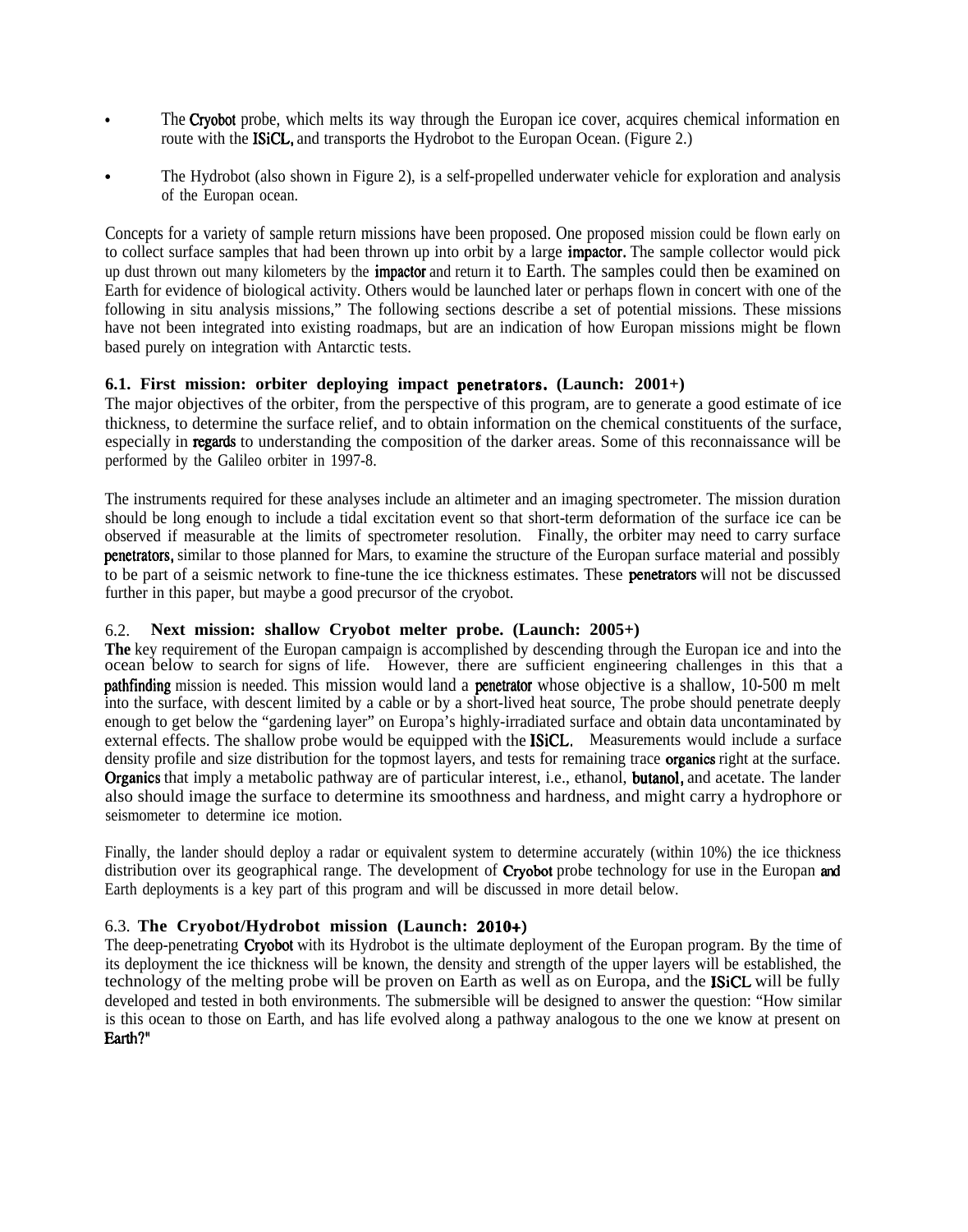

**Figure 2. Cryobot/Hydrobot schematic.**

# 6.4. **The Earth program**

.

.

The Earth program is planned to take advantage of technology development for the Europa project, but is not strictly constrained by those developments. In particular, it will require at least some modification of the Europa devices for Earth use. In general, the Europa developments that will find application on Earth are probes similar to the Philberth-type "Cryobot" melting probe used in Greenland (see the discussion under Technology Roadmap), the Hydrobot, and possible penetrators using the ISiCL. The ISiCL is an important concept for Earth as well as Europan application, but the modifications required for terrestrial 'use may be extensive, In general, the technology is transportable even if the actual devices are not. Some potential earth applications follow.

#### 6.4.1. "Extremophile" life

"Extremophiles", life forms that live in extreme environments, are of intense interdisciplinary scientific interest.<sup>12</sup> These extremophiles can metabolize at temperatures below the freezing point of water and can live in "starvation survival" mode for extended periods of time<sup>13</sup>. Life in hot environments, saline environments, and so on has been observed on Earth, and significant industrial use has been made from substances extracted from these life forms or their metabolic products. A search for new extremophiles, and an understanding of how these creatures fit into known evolutionary schema, will be a primary focus of any Earth exploration.

#### 6.4.2. **Ice sheet and glacier structural profiles**

Recent ice sheet drilling programs have provided astonishing information on climate change over the past 100,000+ years. These data sets have also presented questions on such topics as the **poleward/equatorward** shifts of atmospheric circulation patterns during climate changes of the past. While of unquestionable value, major drilling programs arc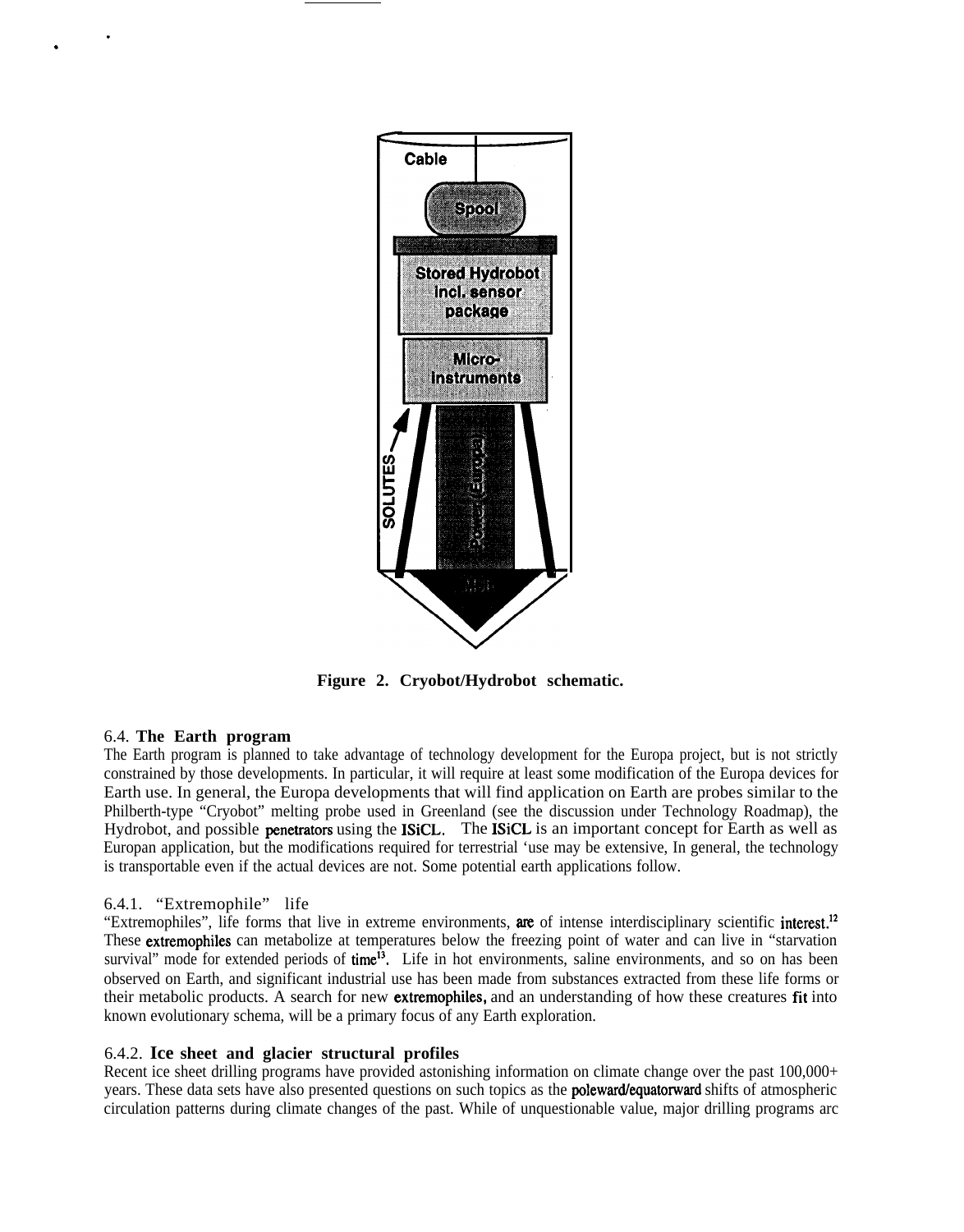so expensive as to be nearly prohibitive. With a suitably modified Cryobot, rapid vertical profiles of key chemical constituents and particles can be made far more cheaply, once the device is developed. Specifically, a series of Cryobot deployments in the West Antarctic ice sheet could use chemical tracers to identify annual layers and dust contaminants to determine the source of the air masses from which the snow was derived This would gain a far better understanding of the mean transport conditions of the glaciation and interglacial, with an emphasis on the time required for changes in regime. In general, air-dropped penetrators or widely distributed cryobots could give invaluable information for climate change studies that are currently prohibitively expensive.

# **7. TECHNOLOGY ROADMAP**

It will be crucial that a careful list of technology requirements on both Earth and Europan sides of the program be developed, as well as timing that fits with ongoing programs on both sides.

#### **7.1. The In-Situ Chemistry Laboratory (ISiCL)**

Both Earth and Europan exploration can benefit from maximum possible in situ chemical analysis. There are areas of interest distinct to Earth or to Europa, as well as some in common. In both cases, basic technology development in sample handling, reduced mass and power, and increased reliability and sensitivity of basic instrumentation will be key. Instrumentation that will be on the surface of Europa will need to operate in a severe radiation environment. On both Earth and Europa, ice instrumentation must withstand cold temperatures and the wet, variable-pressure conditions inherent in operating in ice. A development program for this instrumentation will need to be undertaken as soon as the science requirements are clearly understood.

In situ chemistry measurement requirements for ice include particle size distributions, chemical constituent concentrations emphasizing a few key cations and anions, and isotopic distributions. It is likely that the emphasis will differ for Earth and Europa. On Earth chemical species will be selected to reflect variables that characterize past climate states, Detection of "life" and the evolutionary stage it has reached will be one of the primary goals of a Europa exploration program, It is, however, difficult to determine what chemical form "life" might take under Europan ice. The planetary program has performed most of its work looking for life in dry environments, and we will look to researchers used to a wet, biotic environment for instrument concepts.

#### 7.2. **The Cryobot**

.

The Cryobot would be transported to the Europan surface, presumably by a landing vehicle which would then serve as the communications station for transmitting data to Earth, For the second Cryobot mission, a miniature submersible Hydrobot will be carried through the ice and into the ocean. Both of these missions would deploy the I! **iCL**, but possibly in different versions.

The Cryobot is an adaptation of the late 1960's Philberth probe<sup>4</sup>. These are cylindrical probes approximately 2 m in length and 10 cm in diameter. Housed inside the metal casing are banks of electrical heaters which cause the probe to descend vertically through the ice driven by gravity. The trials of two such probes were conducted at Station Jarl-Joset, Central Greenland, in 1968 with mixed success, and the idea has evolved somewhat over time. Although the principles involved were sound, technical problems with the heating elements caused both probes to fail before reaching the intended depth. These probes were powered electrically via a wire spooled from the rear of the probe which became fixed in the refreezing **meltwater**. Extreme adaptations of these probes have also been used to melt through rock<sup>15</sup>. In the case of a Europa Cryobot version of this probe, thermal energy would most likely be provided by an onboard power source. It is calculated that a descent rate of approximately 0.2-1 km per month is achievable, assuming water ice with a 100 K surface temperature. Greenland Philberth probes descended in much warmer ice at 1.5 to 3 km per month. How the devices would work in cryogenic ice with possible contaminants, low pressures, and with smaller-scale vehicles is another challenge, currently being addressed by experimental work at **Caltech** and at Leicester University in England.

Communication with the Cryobot/Hydrobot through ice and water is not a simple engineering problem. One solution is to connect the Cryobot/Hydrobot to the landing vehicle via an umbilical cable. The cable is stowed onboard the Cryobot and played out to allow for the slow descent through the ice. The ice will freeze up behind the Cryobot as it descends. Materials compatible with a wet cryogenic environment will be needed for the cable.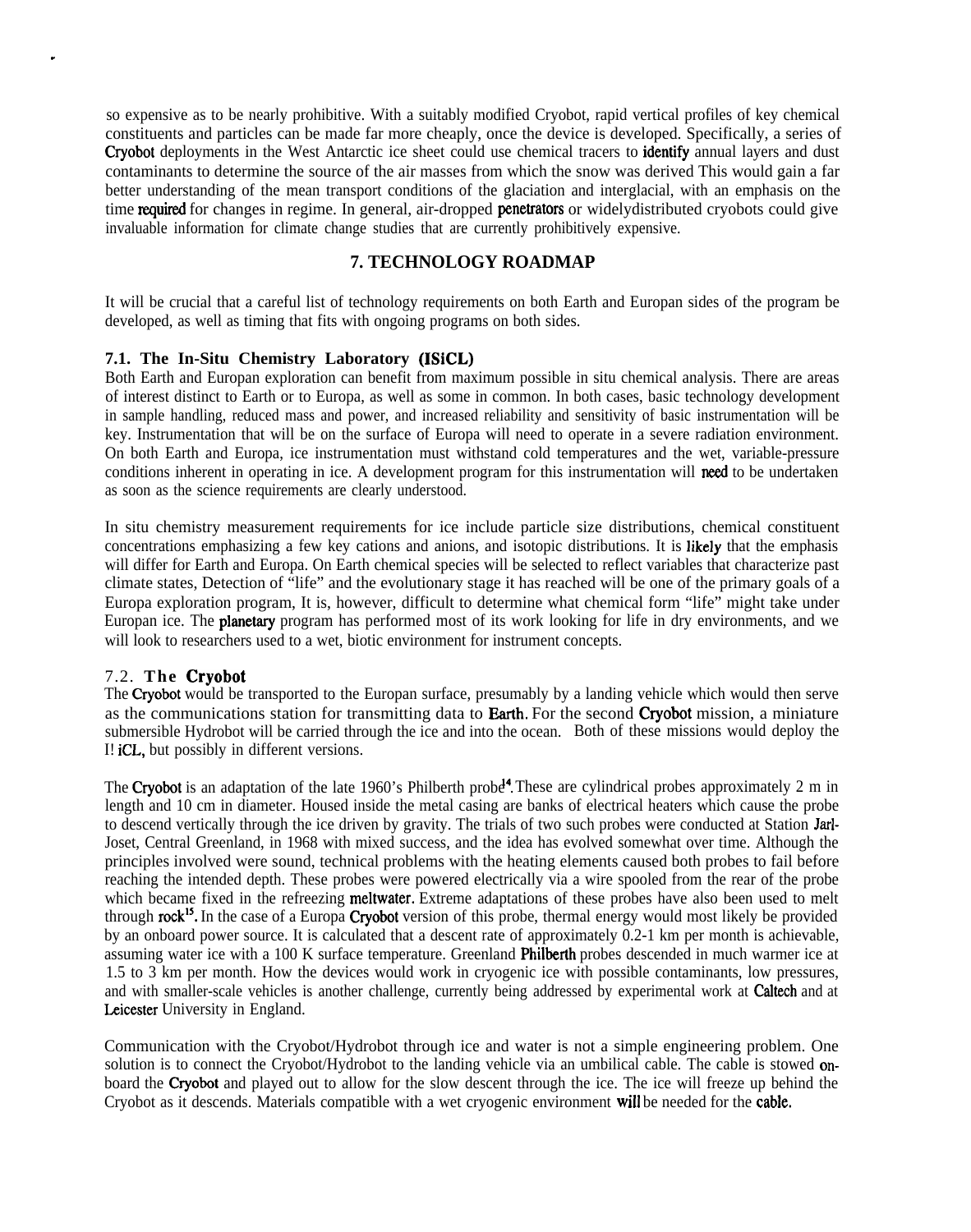Additionally, data cannot be stored on board the small communications package left on the surface, Due to the intense radiation flux, all data would be corrupted in a short time period. Similarly, a vehicle cannot be left in orbit for prolonged periods. Therefore, data will be processed on board the Cryobot/Hydrobot and then sent directly to Earth (relay options to other lander or orbiter vehicles maybe explored as well), The layer of ice above the Cryobot should serve as adequate radiation shielding for it and the Hydrobot.

#### 7,3. **The Hydrobot**

.

The Hydrobot is a small submersible which is released from the Cryobot and then autonomously explores the subglacial ocean. Once at the ice/water interface the Cryobot ceases to descend and the Hydrobot is released to explore the ocean. By terrestrial analogy it is unlikely that this interface will be smooth or continuous. Therefore, the deployment mechanism for the Hydrobot must include sufficient intelligence to determine whether the liquid ocean has been reached. The major constraint on the probe is that it must be small enough to fit within the Cryobot yet still accommodate the instrument package and communication system, which potentially could include many kilometers of cable. This small Hydrobot also must be capable of withstanding extreme hydrostatic pressures. Even if the probe is deployed in a region with few or no active hydrothermal vents, samples of the ocean floor could still be examined so that any dead organic matter present could be detected. Engineering tradeoffs need to be made to determine whether the Hydrobot should communicate with or without a cable; if without, it could use the housing of the Cryobot as a recharge and data release station. The use of the sonar acoustics for data transmission to the Cryobot housing will be examined further.

The Hydrobot requires sufficient buoyancy control to permit movement through the ocean to the desired depth and some degree of horizontal searching through use of currents, presumably driven by volcanic heating or uneven cooling at the upper surface. Even a modest flow of  $0.01$  m/s would result in the probe traveling of the order of 1 km/day. Active propulsion at modest speeds  $(0.1 \text{ m/s})$  is possible and might be attractive.

The Hydrobot would have an instrument package that might include: a hydrophore to listen for volcanism, a device to look at backscatter of particulate, measurements of temperature and salinity (or conductivity), a current meter (assuming that currents exist), a sonar imager for navigation and mapping, and a visible imaging system, which is highly desirable, especially near vents.

A modification of the ISiCL laboratory would test for volatiles typical of hydrothermal fluids: high concentrations of H<sub>2</sub>, H<sub>2</sub>S, CH<sub>4</sub>, and CO<sub>2</sub> relative to "normal (Earth) seawater" (whatever this implies on Europa), The age of the vent and the degree of phase separations of its effluents will drive concentrations of these volatiles. Vents tend to be acidic, (as low as  $pH = 2.5$ ) and a simple pH measurement would give a first indication of the presence or absence of vents. From this data one could estimate the phase of evolution Europa is currently experiencing relative to the postulated evolution of Earth's oceans.

The Hydrobot's version of the ISiCL instrumentation would determine whether the ocean exhibited one set of requirements for "life we would recognize": liquid water, and then possibly a carbon source, a nitrogen source, and phosphorous and sulfur. The ISiCL instruments could perform microscopic DNA fluorescence and send images of fluoresced DNA back, as this may be used to **detect** the **degree** of evolution of microorganisms, if any. If organic compounds existed, instruments could determine whether left and right enantiomers are in a racemic mixture<sup>16</sup> (equal amount of the left and right **enantiomers**) or whether there is a bias toward one of them, as in seen in terrestrial biochemistry (chirality). It has been proposed that very unbalanced handedness would most likely be produced by self-reproducing organics, i.e. "life". A particular challenge in the design of the instrumentation will be to determine which chemical reactions can **only** be mediated by life, and which methods will test for these reactions unambiguously.

# **8. TERRESTRIAL TEST SITES**

It is explicit in this program that the measurement systems and vehicles designed for Europa can be tested in terrestrial environments, and that in the course of those tests scientific projects can be supported with data sets not otherwise obtainable. The test program will focus on several specific **science/testing** campaigns.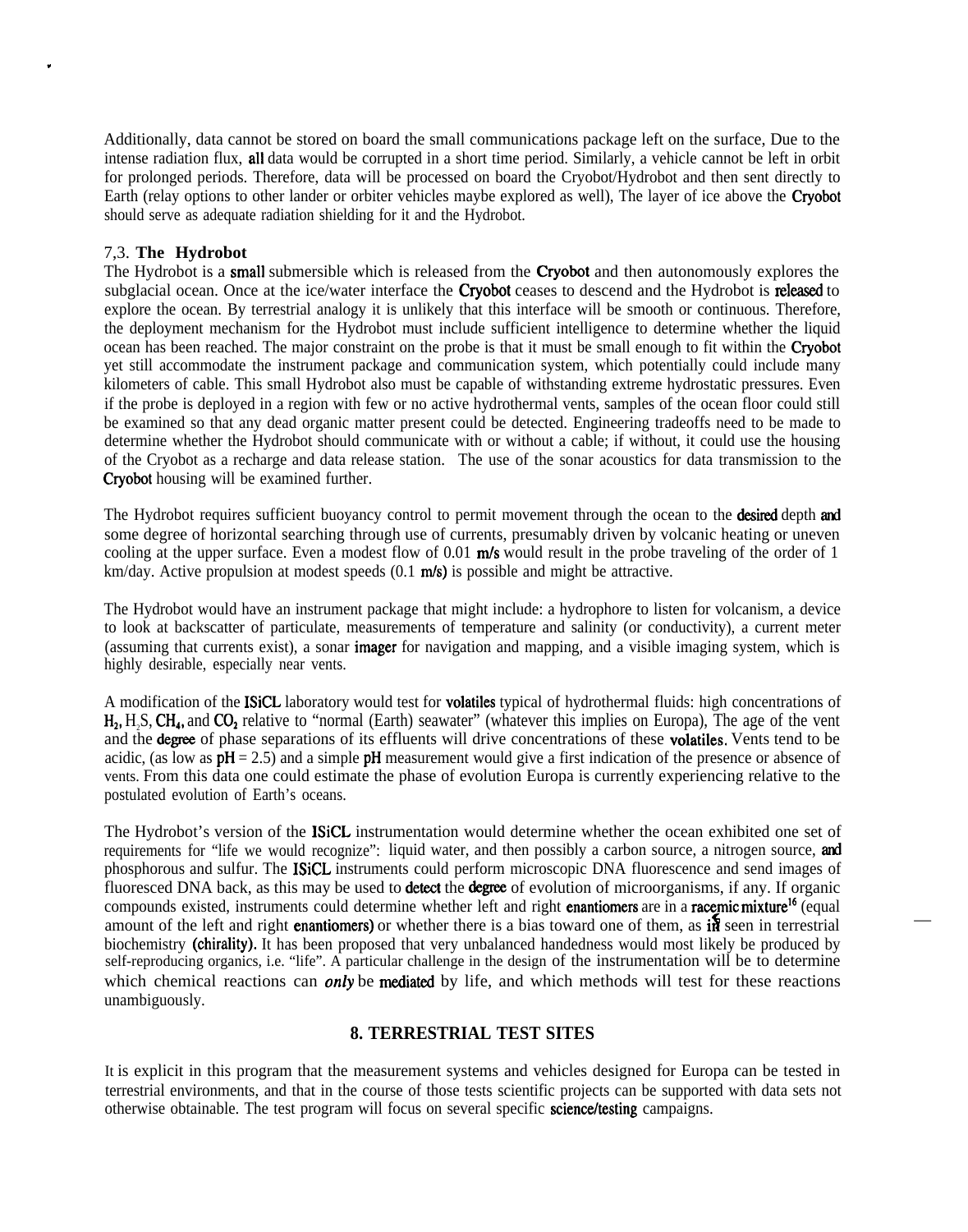### **8.1. Vostok Lake and similar water bodies beneath ice sheets**

Vostok Lake is a body of water several hundreds of meters deep located above the bedrock and 4 km below the surface of the Antarctic ice sheet near the Russian station at Vostok. Since heat input is assumed at the bottom, there is the potential for life in unique forms in the water and sediment, since life in the lake may have been evolving independent of other terrestrial life for significant periods of time. There is also the very real prospect of significant interference with those life forms by the entry into the lake water of a contaminated or chemically active probing system. These are also issues in probing the ocean beneath the ice on Europa; hence, it is logical to address the technology required for both of these programs, and to test **planetary** program procedures and devices in the Vostok environment. The Vostok Lake exploration techniques can be tested by using the probe to melt through one of the ice shelves of Antarctica and into the ocean beneath, or alternatively to use a similar but less-pristine lake in Greenland for tests. There will be a thorough design, review, and approval process for this probe in order to best safeguard affected ecosystems.

It is currently postulated that there will be at least two Vostok missions. A first would consist of a Cryobot outfitted with a camera where the Hydrobot will eventually be installed, for an initial look at the water below the ice. This would be followed by a second mission with a full Hydrobot, as similar as possible to that planned for Europa. Vostok missions would be powered by electricity produced on the surface and transmitted down the Cryobot cable.

### 8.2. Ice **sheets**

**The** great ice sheets of Greenland and Antarctica contain our best climate data for the past quarter-million years, and they also have significant potential impact on human life and affairs in an altered climate. Thus, they are the sites of extensive study. Recent core studies have been of great significance in determining the nature of climate change over the past 100,000 years, and numerous questions have been generated by preliminary core analysis. Repeating the drilling that obtained these cores is not practical in view of the great cost, largely logistical, in these projects. However, the scientific motivation is strong to obtain more profile data in other regions of the ice sheets. Here the refined Philberth probe could be of importance in allowing profiling of selected chemical species and/or dust particles at a fraction of the current deployment cost, while at the same time providing a proving ground for the probe design that will eventually go to Europa.

# 8.3. **Oceanic vents in the mid-latitudes and polar regions**

**Earth's** oceanic vents, where volcanic gases are released at the seafloor, are interesting in their own right as sites of unique life-form development. They are highly relevant to the Europa program as they are a reasonable model of what is expected on the seafloor of Europa as a consequence of tidally-induced volcanism. Probes designed to examine and report on the life-forms at the Europan vents should be tested at Earth's vents, and, at the same time, information of the temporal changes in vent communities and properties could be acquired at far less cost than required for a manned submersible.

# 9. **CONCLUSIONS AND RECOMMENDATIONS**

We have noted that there are strong motivations to deploy a sequence of instruments in orbit, upon the surface, and through the upper ice layer of Europa in search of life. This program involves extensive development and testing here on Earth. Terrestrial glaciology needs technical development to extend its reach during this period of cost constraints. The applications of this technology include studies of lateral variability in ice sheets, profiles of glaciers, deployments of instrument networks on sea ice, a search for **extremophiles**, and other topics. There are significant elements common to the programs to study ice on Earth and on such planetary bodies as Europa. Therefore, an integrated program should be examined and defined in detail and presented to the appropriate government agencies, private interests, and candidate foreign participants.

Specifically we recommend that a challenging but affordable Europa mission sequence similar to that described above be examined and approved, and a timeline of the missions be proposed. At the same time, a terrestrial long-term glaciology and biology program should be defined which would benefit from the technical advances called for in the Europa missions. Finally, from the examination of the Earth-Europa science objectives there are key technology developments required. In stating these, we assume that numerous and challenging elements of the program will be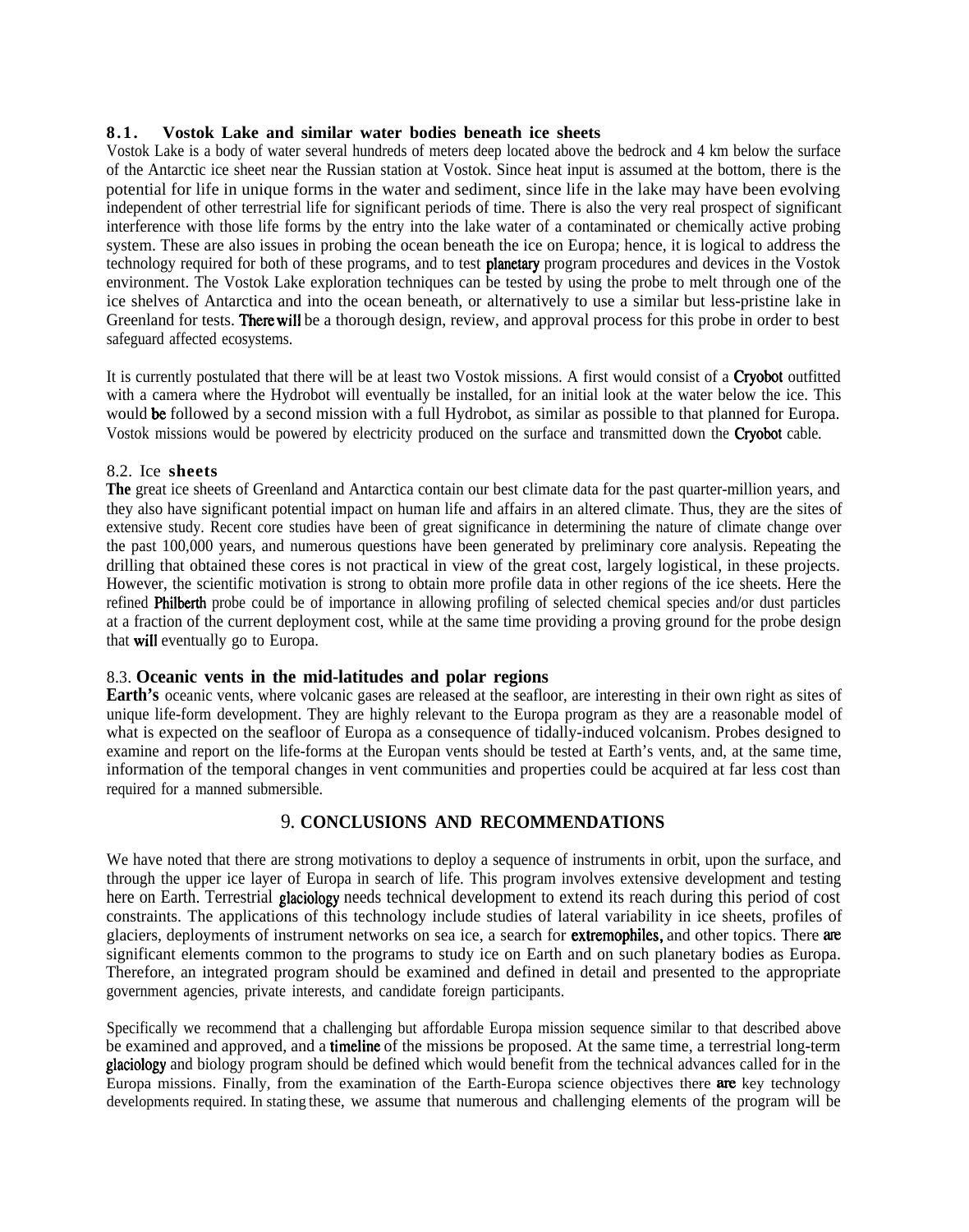addressed outside this program. Among these are: The Europa orbiter, a communication system to move data from on or below the Europan surface back to Earth, navigation and control which will deploy the various probes whae they can best work, power systems, radiation protection, and the like, Emphasizing those developments specifically related to the ice and ocean requirements, we see the need for:

- The In-Situ Chemical Laboratory (ISiCL)
- Impact-Penetrator precursor vehicle(s).
- The Cryobot and its surface station.
- The Hydrobot.

.

# **ACKNOWLEDGMENTS**

The authors are pleased to acknowledge the sponsorship of the Advanced Concepts Office and In Situ Center Of Excellence at JPL, and the technical divisions of JPL that supplied enthusiastic staff and sound advice for the purpose of generating this concept document, We are also indebted to the participants at the Europa Ocean Conference, Capistrano Conference #5, Nov. 12-14, 1996 at the San Juan Capistrano Research Institute, San Juan Capistrano, California; they gave us critical comment on our poster describing this initiative and supplied other comments that helped us refine the ideas presented here. Bonnie Burratti of JPL supplied us with comments to supplement their papers there. James Wild and Stephen Trowell, University of Leicester, did original work as JPL-Caltech Summer Undergraduate Research Fellows on this topic. We are specially indebted to the participants in our JPL workshops in October 1996 and April 1997, particularly: Ellen Mosley-Thompson, Byrd Polar Research Center, Ohio State University; B. Lyle Hansen and Karl Kuivinen, Polar Ice Coring Office, University of Nebraska Lincoln; S. Prasad Gogineni, Remote Sensing Center, University of Kansas; Terry Cole, Mark Drinkwater, Benjamin Holt, , Martin Buehler and Steven Smith, California Institute of Technology Jet Propulsion Laboratory; Chris McKay and Dale Anderson, of Ames Research Center; Larry Mallory of Biomes, Inc. and Richard Morita of Oregon State University, and others. If we have forgotten anyone it is not for their lack of contribution. The work described in this document was in part performed at the Jet Propulsion Laboratory, California Institute of Technology, under contract to the National Aeronautics and Space Administration.

# REFERENCES

- 1 G. Schubert, T, Spohn, and R. T. Reynolds, "Thermal Histories, Compositions and Internal Structures of the Moons of the Solar System," in *Satellites*, edited by J. A. Burns and M. S. Matthews, Univ. of Arizona Press, Tucson 1977.
- 2 G. J. Consolmagno and J. S. Lewis, "Structural and Thermal Models of Icy Galilean Satellites", in *Jupiter,* edited by T. Gehrels, Univ. of Arizona Press, Tucson, pp. 1035-1051,1976.
- 3 F. P. Fanale, T. V. Johnson, and D. L. Matson, "Io's Surface and the Histories of the Galilean Satellites," in *Planetary Satellites,* edited by J.A. Burns, Univ. of Arizona Press, Tucson, pp. 379-405, 1977.
- 4 R, T. Reynolds and P. Cassen, "On the Internal Structure of the Major Satellites of the Outer Planets; *Geophys. Res. Lett.,* vol. 6, pp.121-124, 1979.
- 5 S. J. Peale, P. Cassen and R,T. Reynolds, "Melting of Io by Tidal Dissipation," *Science, V01203,* pp 892- 894, 1979.
- 6 P. Cassen, R. T. Reynolds and S. J. Peale, "Is there Liquid Water on Europa?," **Geophys.** Res. Lett., vol. 6, pp.731-734, 1979.
- 7 S. W. Squyres, R. T. Reynolds, P. Cassen and S.J. Peale, "Liquid Water and Active Resurfacing On Europa," *Nature,* vol. 301, pp. 225-226,1983.